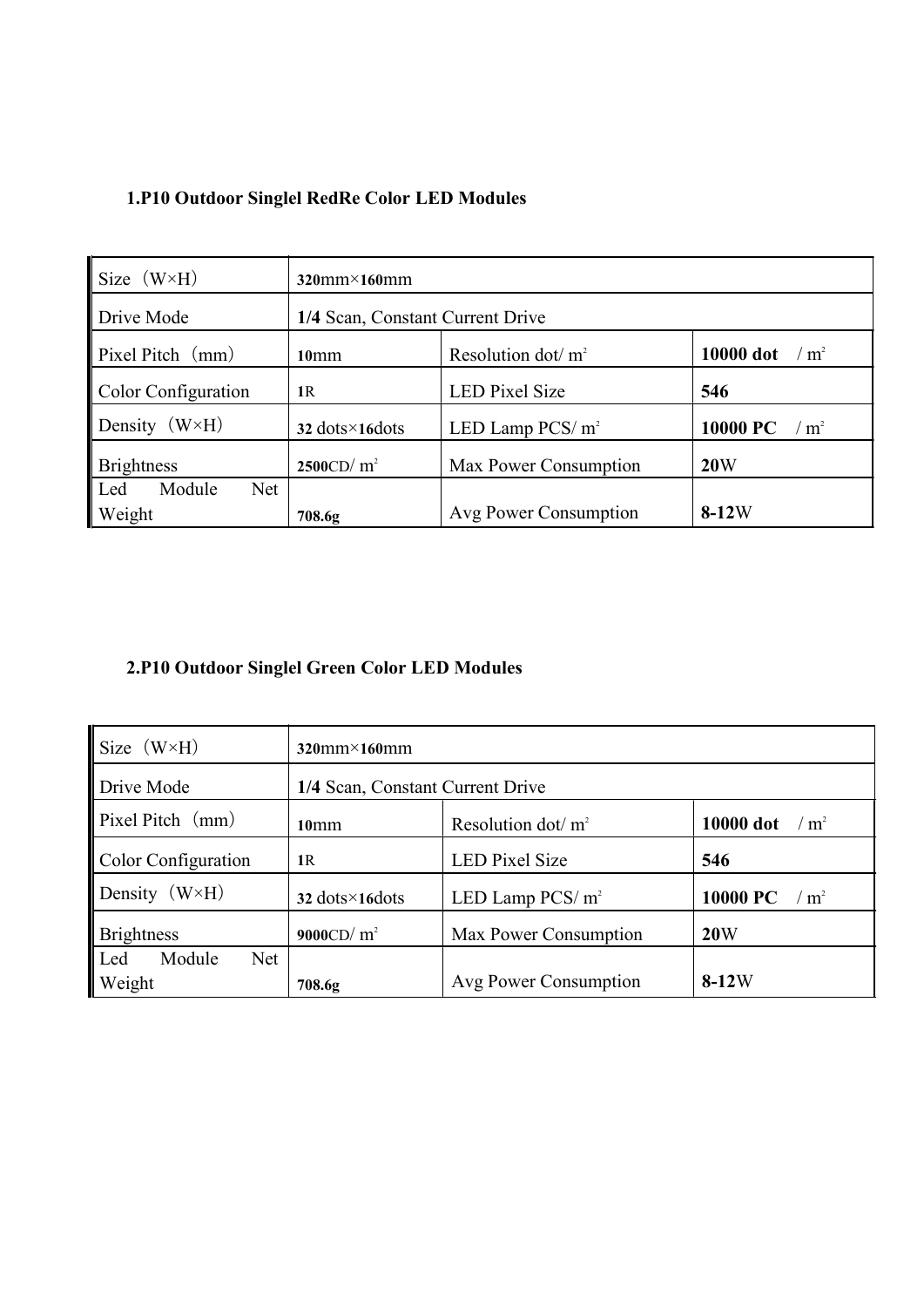## **3.P10 Outdoor Singlel Blue Color LED Modul**

| $\left  \right.$ Size $(W \times H)$ | $320$ mm $\times$ 160mm                 |                       |                                |
|--------------------------------------|-----------------------------------------|-----------------------|--------------------------------|
| Drive Mode                           | 1/4 Scan, Constant Current Drive        |                       |                                |
| $\vert$ Pixel Pitch $\vert$ (mm)     | 10 <sub>mm</sub>                        | Resolution dot/ $m2$  | 10000 dot<br>$\frac{m^2}{m^2}$ |
| Color Configuration                  | 1R                                      | <b>LED Pixel Size</b> | 546                            |
| Density $(W \times H)$               | $32 \text{ dots} \times 16 \text{dots}$ | LED Lamp PCS/ $m2$    | 10000 PC<br>$\rm \prime~m^2$   |
| <b>Brightness</b>                    | 2500CD/m <sup>2</sup>                   | Max Power Consumption | 20W                            |
| Module<br><b>Net</b><br>l Led        |                                         |                       |                                |
| <b>Weight</b>                        | 708.6g                                  | Avg Power Consumption | $8-12W$                        |

## **4.P10 Outdoor Singlel Yellow Color LED Modules**

| Size $(W \times H)$         | $320$ mm $\times$ 160mm          |                       |                                |
|-----------------------------|----------------------------------|-----------------------|--------------------------------|
| Drive Mode                  | 1/4 Scan, Constant Current Drive |                       |                                |
| Pixel Pitch (mm)            | 10 <sub>mm</sub>                 | Resolution dot/ $m2$  | 10000 dot<br>$\frac{m^2}{m^2}$ |
| Color Configuration         | 1R                               | <b>LED</b> Pixel Size | 546                            |
| Density $(W \times H)$      | 32 dots $\times$ 16 dots         | LED Lamp PCS/ $m2$    | 10000 PC<br>/m <sup>2</sup>    |
| <b>Brightness</b>           | 5000CD/m <sup>2</sup>            | Max Power Consumption | 20W                            |
| Module<br><b>Net</b><br>Led |                                  |                       |                                |
| Weight                      | 708.6g                           | Avg Power Consumption | $8-12W$                        |